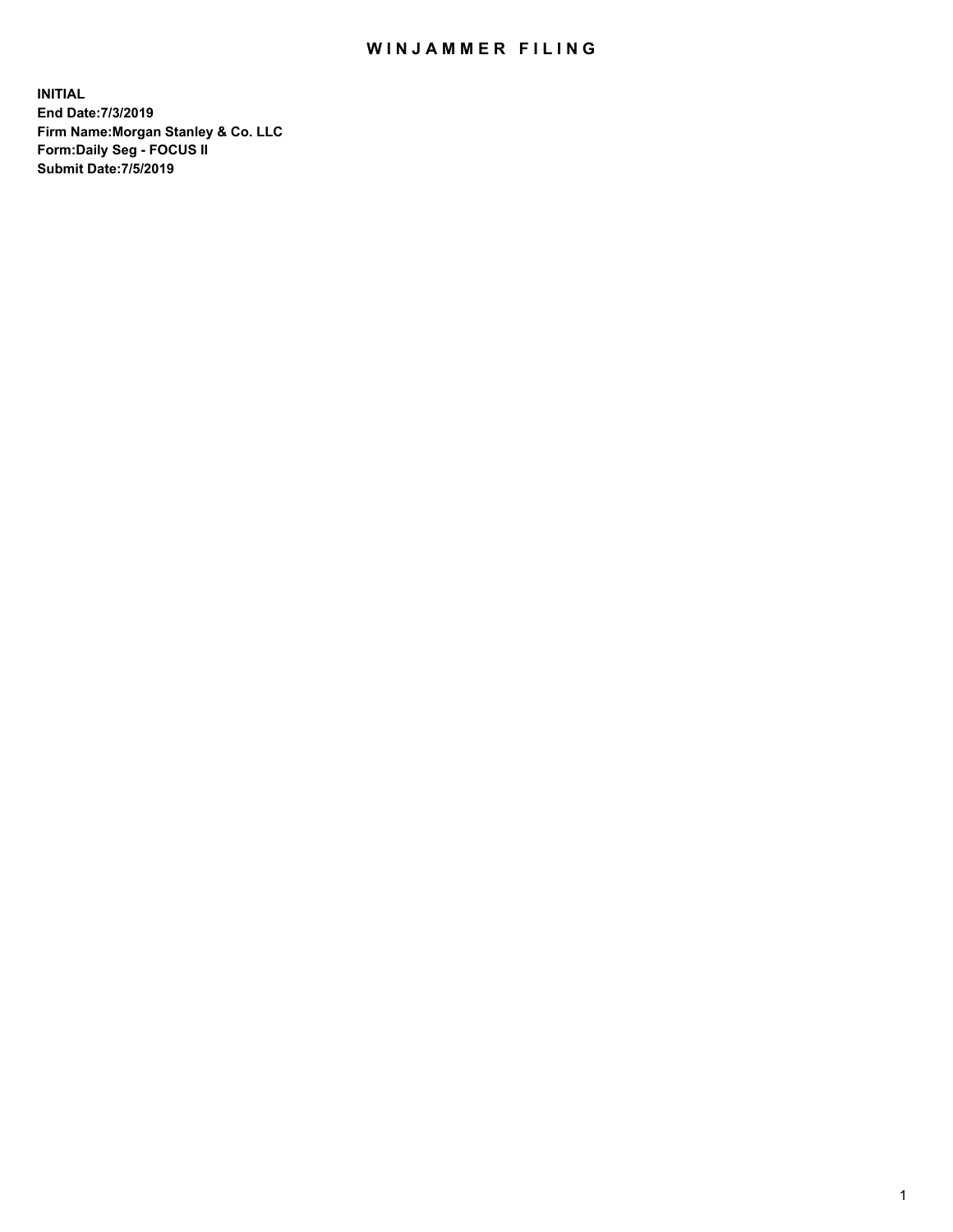**INITIAL End Date:7/3/2019 Firm Name:Morgan Stanley & Co. LLC Form:Daily Seg - FOCUS II Submit Date:7/5/2019 Daily Segregation - Cover Page**

| Name of Company                                                                                                                                                                                                                                                                                                                | Morgan Stanley & Co. LLC                                    |
|--------------------------------------------------------------------------------------------------------------------------------------------------------------------------------------------------------------------------------------------------------------------------------------------------------------------------------|-------------------------------------------------------------|
| <b>Contact Name</b>                                                                                                                                                                                                                                                                                                            | <b>Ikram Shah</b>                                           |
| <b>Contact Phone Number</b>                                                                                                                                                                                                                                                                                                    | 212-276-0963                                                |
| <b>Contact Email Address</b>                                                                                                                                                                                                                                                                                                   | Ikram.shah@morganstanley.com                                |
| FCM's Customer Segregated Funds Residual Interest Target (choose one):<br>a. Minimum dollar amount: ; or<br>b. Minimum percentage of customer segregated funds required:% ; or<br>c. Dollar amount range between: and; or<br>d. Percentage range of customer segregated funds required between:% and%.                         | 235,000,000<br><u>0</u><br>0 <sup>0</sup><br>00             |
| FCM's Customer Secured Amount Funds Residual Interest Target (choose one):<br>a. Minimum dollar amount: ; or<br>b. Minimum percentage of customer secured funds required:%; or<br>c. Dollar amount range between: and; or<br>d. Percentage range of customer secured funds required between:% and%.                            | 140,000,000<br><u>0</u><br>0 <sub>0</sub><br>0 <sub>0</sub> |
| FCM's Cleared Swaps Customer Collateral Residual Interest Target (choose one):<br>a. Minimum dollar amount: ; or<br>b. Minimum percentage of cleared swaps customer collateral required:% ; or<br>c. Dollar amount range between: and; or<br>d. Percentage range of cleared swaps customer collateral required between:% and%. | 92,000,000<br><u>0</u><br><u>00</u><br>00                   |

Attach supporting documents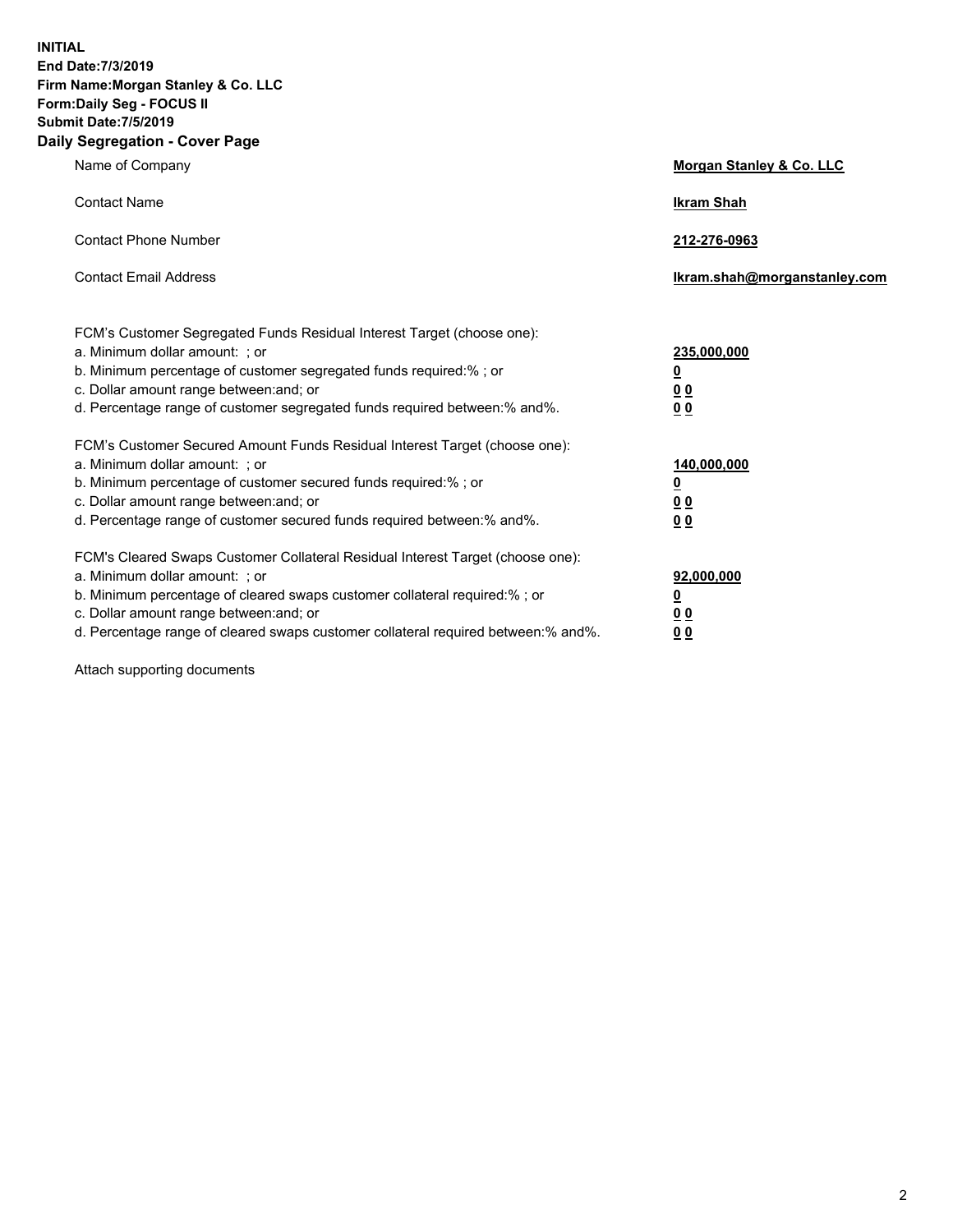|          | <b>INITIAL</b><br>End Date: 7/3/2019<br>Firm Name: Morgan Stanley & Co. LLC<br>Form: Daily Seg - FOCUS II<br><b>Submit Date: 7/5/2019</b><br><b>Daily Segregation - Secured Amounts</b> |                                            |
|----------|-----------------------------------------------------------------------------------------------------------------------------------------------------------------------------------------|--------------------------------------------|
|          | Foreign Futures and Foreign Options Secured Amounts                                                                                                                                     |                                            |
|          | Amount required to be set aside pursuant to law, rule or regulation of a foreign                                                                                                        | $0$ [7305]                                 |
| 1.       | government or a rule of a self-regulatory organization authorized thereunder<br>Net ledger balance - Foreign Futures and Foreign Option Trading - All Customers                         |                                            |
|          | A. Cash                                                                                                                                                                                 | 2,711,036,385 [7315]                       |
|          | B. Securities (at market)                                                                                                                                                               | 2,625,966,634 [7317]                       |
| 2.       | Net unrealized profit (loss) in open futures contracts traded on a foreign board of trade                                                                                               | 317,704,238 [7325]                         |
| 3.       | Exchange traded options                                                                                                                                                                 |                                            |
|          | a. Market value of open option contracts purchased on a foreign board of trade                                                                                                          | 13,794,302 [7335]                          |
|          | b. Market value of open contracts granted (sold) on a foreign board of trade                                                                                                            | -10,883,407 [7337]                         |
| 4.<br>5. | Net equity (deficit) (add lines 1.2. and 3.)<br>Account liquidating to a deficit and account with a debit balances - gross amount                                                       | 5,657,618,152 [7345]<br>152,128,182 [7351] |
|          | Less: amount offset by customer owned securities                                                                                                                                        | -150,192,063 [7352] 1,936,119              |
|          |                                                                                                                                                                                         | [7354]                                     |
| 6.       | Amount required to be set aside as the secured amount - Net Liquidating Equity<br>Method (add lines 4 and 5)                                                                            | 5,659,554,271 [7355]                       |
| 7.       | Greater of amount required to be set aside pursuant to foreign jurisdiction (above) or line                                                                                             | 5,659,554,271 [7360]                       |
|          | 6.                                                                                                                                                                                      |                                            |
|          | FUNDS DEPOSITED IN SEPARATE REGULATION 30.7 ACCOUNTS                                                                                                                                    |                                            |
| 1.       | Cash in banks<br>A. Banks located in the United States                                                                                                                                  | 241,440,056 [7500]                         |
|          | B. Other banks qualified under Regulation 30.7                                                                                                                                          | 304,287,225 [7520] 545,727,281<br>[7530]   |
| 2.       | Securities                                                                                                                                                                              |                                            |
|          | A. In safekeeping with banks located in the United States                                                                                                                               | 844,219,290 [7540]                         |
|          | B. In safekeeping with other banks qualified under Regulation 30.7                                                                                                                      | 0 [7560] 844,219,290 [7570]                |
| 3.       | Equities with registered futures commission merchants                                                                                                                                   |                                            |
|          | A. Cash<br><b>B.</b> Securities                                                                                                                                                         | 5,397,669 [7580]<br>$0$ [7590]             |
|          | C. Unrealized gain (loss) on open futures contracts                                                                                                                                     | 1,379,136 [7600]                           |
|          | D. Value of long option contracts                                                                                                                                                       | $0$ [7610]                                 |
|          | E. Value of short option contracts                                                                                                                                                      | 0 [7615] 6,776,805 [7620]                  |
| 4.       | Amounts held by clearing organizations of foreign boards of trade                                                                                                                       |                                            |
|          | A. Cash                                                                                                                                                                                 | $0$ [7640]                                 |
|          | <b>B.</b> Securities                                                                                                                                                                    | $0$ [7650]                                 |
|          | C. Amount due to (from) clearing organization - daily variation<br>D. Value of long option contracts                                                                                    | $0$ [7660]<br>$0$ [7670]                   |
|          | E. Value of short option contracts                                                                                                                                                      | 0 [7675] 0 [7680]                          |
| 5.       | Amounts held by members of foreign boards of trade                                                                                                                                      |                                            |
|          | A. Cash                                                                                                                                                                                 | 2,352,238,296 [7700]                       |
|          | <b>B.</b> Securities                                                                                                                                                                    | 1,781,747,343 [7710]                       |
|          | C. Unrealized gain (loss) on open futures contracts                                                                                                                                     | 316,325,101 [7720]                         |
|          | D. Value of long option contracts                                                                                                                                                       | 13,794,302 [7730]                          |
|          | E. Value of short option contracts                                                                                                                                                      | -10,883,407 [7735] 4,453,221,635           |
| 6.       | Amounts with other depositories designated by a foreign board of trade                                                                                                                  | $[7740]$<br>$0$ [7760]                     |
| 7.       | Segregated funds on hand                                                                                                                                                                | $0$ [7765]                                 |
| 8.       | Total funds in separate section 30.7 accounts                                                                                                                                           | 5,849,945,011 [7770]                       |
| 9.       | Excess (deficiency) Set Aside for Secured Amount (subtract line 7 Secured Statement<br>Page 1 from Line 8)                                                                              | 190,390,740 [7380]                         |
| 10.      | Management Target Amount for Excess funds in separate section 30.7 accounts                                                                                                             | 140,000,000 [7780]                         |

11. Excess (deficiency) funds in separate 30.7 accounts over (under) Management Target **50,390,740** [7785]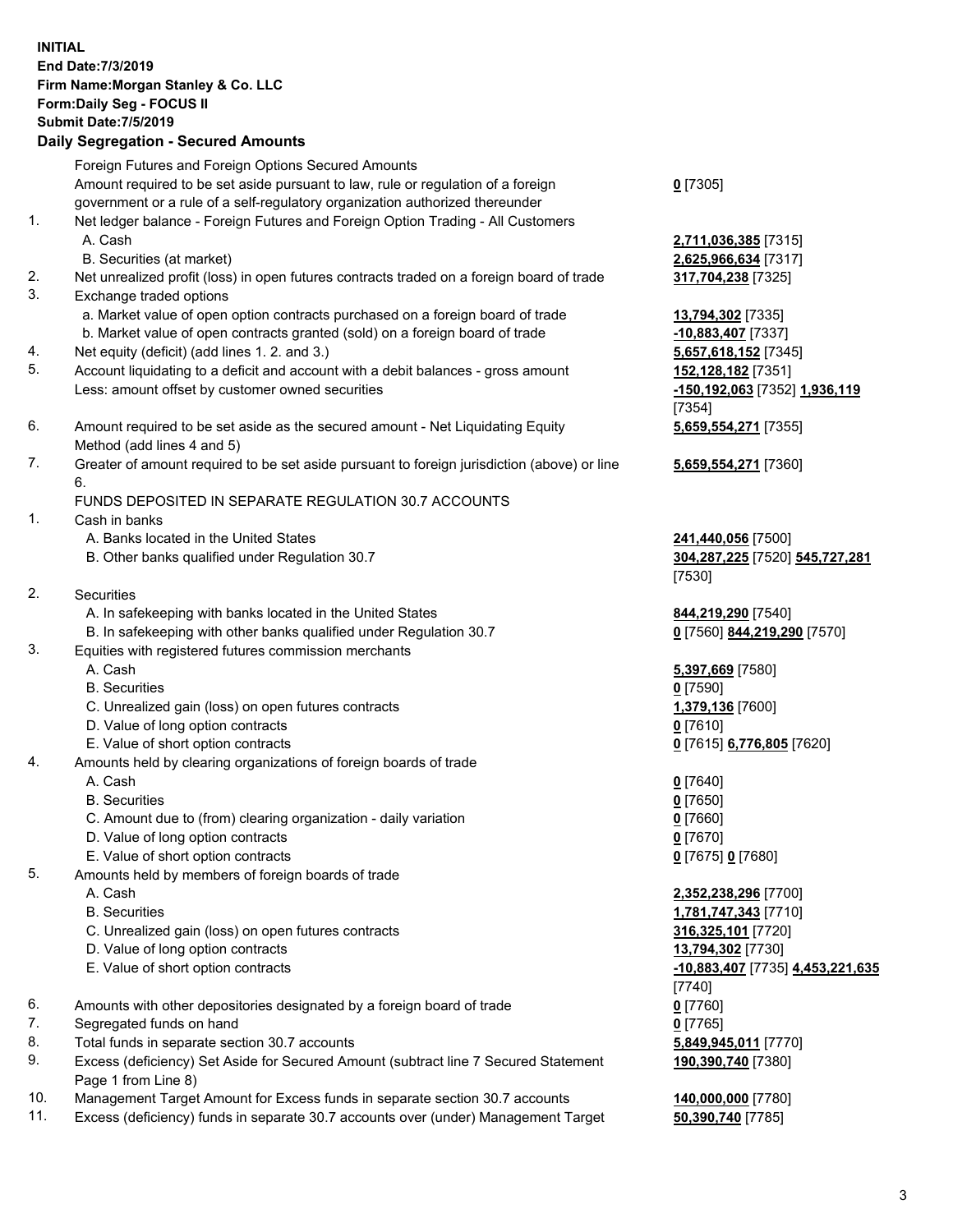**INITIAL End Date:7/3/2019 Firm Name:Morgan Stanley & Co. LLC Form:Daily Seg - FOCUS II Submit Date:7/5/2019 Daily Segregation - Segregation Statement** SEGREGATION REQUIREMENTS(Section 4d(2) of the CEAct) 1. Net ledger balance A. Cash **6,124,702,338** [7010] B. Securities (at market) **5,941,020,073** [7020] 2. Net unrealized profit (loss) in open futures contracts traded on a contract market **5,109,502,591** [7030] 3. Exchange traded options A. Add market value of open option contracts purchased on a contract market **547,644,123** [7032] B. Deduct market value of open option contracts granted (sold) on a contract market **-338,849,564** [7033] 4. Net equity (deficit) (add lines 1, 2 and 3) **17,384,019,561** [7040] 5. Accounts liquidating to a deficit and accounts with debit balances - gross amount **198,554,034** [7045] Less: amount offset by customer securities **-196,052,586** [7047] **2,501,448** [7050] 6. Amount required to be segregated (add lines 4 and 5) **17,386,521,009** [7060] FUNDS IN SEGREGATED ACCOUNTS 7. Deposited in segregated funds bank accounts A. Cash **5,145,958,758** [7070] B. Securities representing investments of customers' funds (at market) **0** [7080] C. Securities held for particular customers or option customers in lieu of cash (at market) **588,464,155** [7090] 8. Margins on deposit with derivatives clearing organizations of contract markets A. Cash **6,184,493,851** [7100] B. Securities representing investments of customers' funds (at market) **0** [7110] C. Securities held for particular customers or option customers in lieu of cash (at market) **5,352,555,918** [7120] 9. Net settlement from (to) derivatives clearing organizations of contract markets **188,363,399** [7130] 10. Exchange traded options A. Value of open long option contracts **547,644,123** [7132] B. Value of open short option contracts **-338,849,564** [7133] 11. Net equities with other FCMs A. Net liquidating equity **5,747,894** [7140] B. Securities representing investments of customers' funds (at market) **0** [7160] C. Securities held for particular customers or option customers in lieu of cash (at market) **0** [7170] 12. Segregated funds on hand **0** [7150] 13. Total amount in segregation (add lines 7 through 12) **17,674,378,534** [7180] 14. Excess (deficiency) funds in segregation (subtract line 6 from line 13) **287,857,525** [7190]

- 15. Management Target Amount for Excess funds in segregation **235,000,000** [7194]
- 16. Excess (deficiency) funds in segregation over (under) Management Target Amount Excess

**52,857,525** [7198]